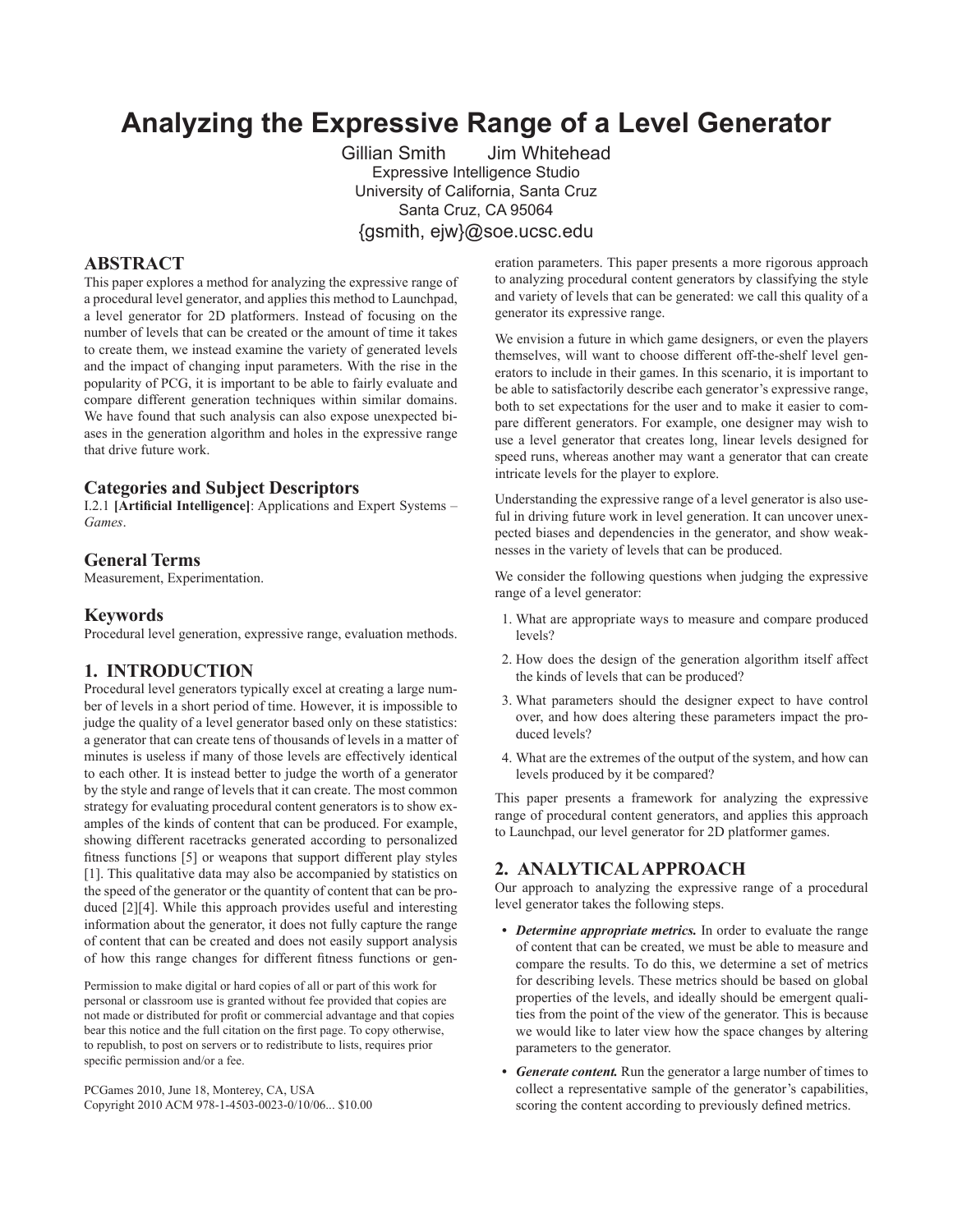

**Figure 1. Level generation algorithm. Green squares indicate generated entities, while blue circles indicate constraints. Style parameters influence many aspects of level generation.**

- *• Visualize generative space.* The expressive range of the generator can be defined by the range of metrics scores. We suggest that one effective way to view this range is by creating a number of 2D histograms, where the axes are defined by the range of metrics scores. This allows us to view peaks of commonly created content and holes in the generative space.
- *• Analyze impact of parameters.* We can now easily visualize how the expressive range of the generator is influenced by changing parameters and fitness functions applied to the generator, by comparing the difference between graphs of the generated space.

The remainder of this paper discusses how we apply this approach

**Table 1. Parameters for Launchpad that a user can manipulate.**

to Launchpad, an author-guided procedural level generator for 2D platformers.

# **3. SYSTEM OVERVIEW**

Launchpad is a rhythm-based level generator for 2D platformer games [3], such as Super Mario World or Sonic the Hedgehog. The rhythm is that which players feel in their hands: for example, three short hops with minimal running in between, or three long jumps at a more leisurely pace. Levels are made up of a series of rhythm groups, which are short, non-overlapping sections of a level made up of a rhythm and geometry. Rhythm groups are constructed using a two-tiered, grammar-based approach. The first stage creates a set of player actions and assigns these actions to a specific time in a rhythm. The second stage uses a grammar to consume each action and replace it with geometry corresponding to that action, laid out according to a model of player movement, thus ensuring that all levels are playable. Launchpad creates a number of candidate levels which are then tested against designer-specified critics to determine the best level. A diagram describing Launchpad's generation algorithm is shown in Figure 1.

The designer has input to Launchpad in the form of manipulating "style" parameters: the line that the level should fit to, the frequency of certain geometry components being used, and the types of rhythms it can use to create levels. A table of these parameters is shown in Table 1.

## **3.1 Critics**

To form a complete level, rhythm groups are fit together side by side, bridging them with a small platform that acts as a rest area for the player. Many different levels are generated, forming a pool of candidate levels which are then tested against a set of critics to determine the best level. These critics allow a designer to exert control over global properties of the level, and address a common problem with using design grammars: over-generation. Design grammars are good at capturing local constraints, but some design constraints are global. Given a generated level, a critic can perform tests over the entire level to determine how well a given global constraint is met. Our level generator has two critics: fitting to a designer-specified line (line distance), and ensuring the correct distribution of level components according to the designer's style

| Rhythm    | Type                        | A rhythm can be "regular", "swing", or "random". Regular rhythms have evenly spaced beats, swing<br>rhythms have a short followed by long beat, like a heartbeat. Random rhythms have randomly<br>spaced beats. |
|-----------|-----------------------------|-----------------------------------------------------------------------------------------------------------------------------------------------------------------------------------------------------------------|
|           | Density                     | Rhythm density describes how closely beats are spaced. Density can be "low", "medium", or "high".                                                                                                               |
|           | Length                      | Rhythms can be 5, 10, 15, or 20 seconds long.                                                                                                                                                                   |
|           | <b>Action Probabilities</b> | The probability of a jump action occurring vs. a wait.                                                                                                                                                          |
| Component | Jump Geometry               | The probability of specific geometry being chosen for a jump action. Geometry available: jumping<br>up or down, with or without gaps; enemy, spring, fall.                                                      |
|           | <b>Wait Geometry</b>        | The probability of specific geometry being chosen for a wait action. Geometry available: stomper,<br>moving platform.                                                                                           |
| Line      | Equation                    | The path that the user would like the final level to follow, defined as a set of non-overlapping line<br>segments.                                                                                              |
| Critic    | Weighting                   | The importance that Launchpad should place on the line distance critic vs. the component distance<br>critic.                                                                                                    |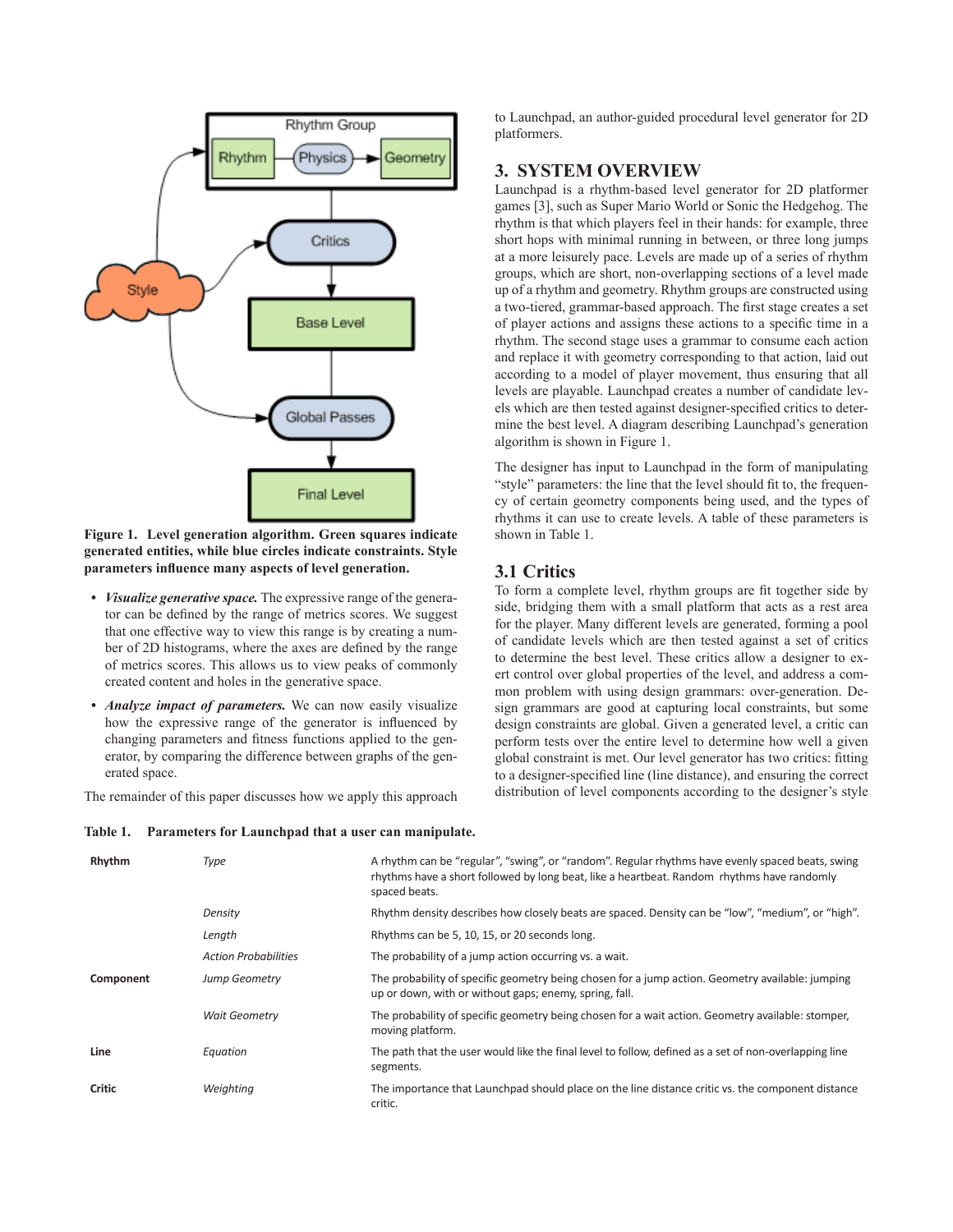

**Figure 2. Two levels produced by Launchpad. Gray boxes are platforms, green boxes are platform joiners between rhythm groups Large red boxes are stompers, small red boxes are enemies, and small green boxes are springs.**

specification (component distance). The importance of each critic can be adjusted to alter the kinds of levels produced.

Two examples of levels created by Launchpad are shown in Figure 2. Further details of the generator and a discussion of the role of critics can be found in our previous work [3]. This paper focuses instead on exploring Launchpad's expressivity and how designer control influences the space of levels it can create.

## **4. EXPRESSIVITY**

This paper explores two ways to evaluate the expressive range of a level generator: by considering design implications inherent to the generation algorithm and by analyzing the space of levels that can be created. In this section, we present our approach by applying it to Launchpad, a system for creating 2D platformer levels.

## **4.1 Algorithm Implications**

Certain kinds of platformer levels are excluded from Launchpad's expressive range due to our algorithm for level generation. In particular, we create levels that are dexterity-based rather than exploration-based. The challenge derived from these levels is more about perfectly timing movement through a series of obstacles, rather than seeking out hidden areas. Furthermore, we do not support the player choosing a path to take through the level, which is common in games likes Sonic the Hedgehog, and do not support the player turning around. Because of this, Launchpad's levels tend to favor a "speed run" play style.



**Figure 3. Three levels with different linearity scores. (A) Linearity = 0.05. (B) Linearity = 0.31 (C) Linearity = 0.67.**



**Figure 4.** A level with that is highly linear (linearity  $= 0.1$ ) but **has a poor line distance critic value (line distance = 39.42). The pink line in the background is the control line that the level is supposed to follow.**

## **4.2 Comparison Metrics**

In order to describe the expressive range of a level generator, we must first be able to compare the levels that it produces. It is important that the metrics used for comparing levels are measuring emergent properties of levels, rather than simply using the same parameters that were used to guide the generator, so that we can see how input parameters impact the resulting levels. We define two different metrics for generated levels: linearity and leniency. We chose these metrics as they describe global qualities of levels, in terms of both their aesthetics and the gameplay. These qualities are useful for building an understanding of the generator's expressive range, but are not the only metrics that could be used. A similar analysis could be performed with more sophisticated measures such as the estimated time to completion or difficulty.

*Linearity* measures the "profile" of produced levels. We do this by fitting a line to the level and determining how well the geometry fits that line. The goal here is not to determine exactly what the line is, but rather to understand Launchpad's ability to produce levels that range between highly linear and highly non-linear. Examples of levels that fall at the extremes of this scale are shown in Figure 3. The linearity of a level is measured by performing linear regression, taking the center-points of each platform as a data point. We then score each level by taking the sum of the absolute values of the distance from each platform midpoint to its expected value on the line, and divide by the total number of points. Results are normalized to [0,1], where 0 is highly linear and 1 is highly non-linear. However, in our experiments, levels rarely had a linearity score higher than  $0.7$ .

It is important to note that linearity and the line distance critic measure two different things, and that it is possible for a level to be judged "highly linear" for linearity but have a poor line distance score (Figure 4). The line distance critic is a measure for how well the level fits a designer-specified control line, whereas linearity measures the overall linearity of the produced level. Linearity is an aesthetic measure; line distance is a design heuristic.

*Leniency* describes how forgiving the level is likely to be to a player. We hesitate to quantify the difficulty of generated levels, as this is a subjective score and dependent on the specific ordering of component. However, it seems reasonable to describe levels that provide fewer ways for the player to come to harm as being more lenient than other levels. To measure this, we assign scores to each type of geometry that can be associated with a beat:

- $\cdot$  +1.0: gaps, enemies, falls
- $\cdot$  +0.5: springs, stompers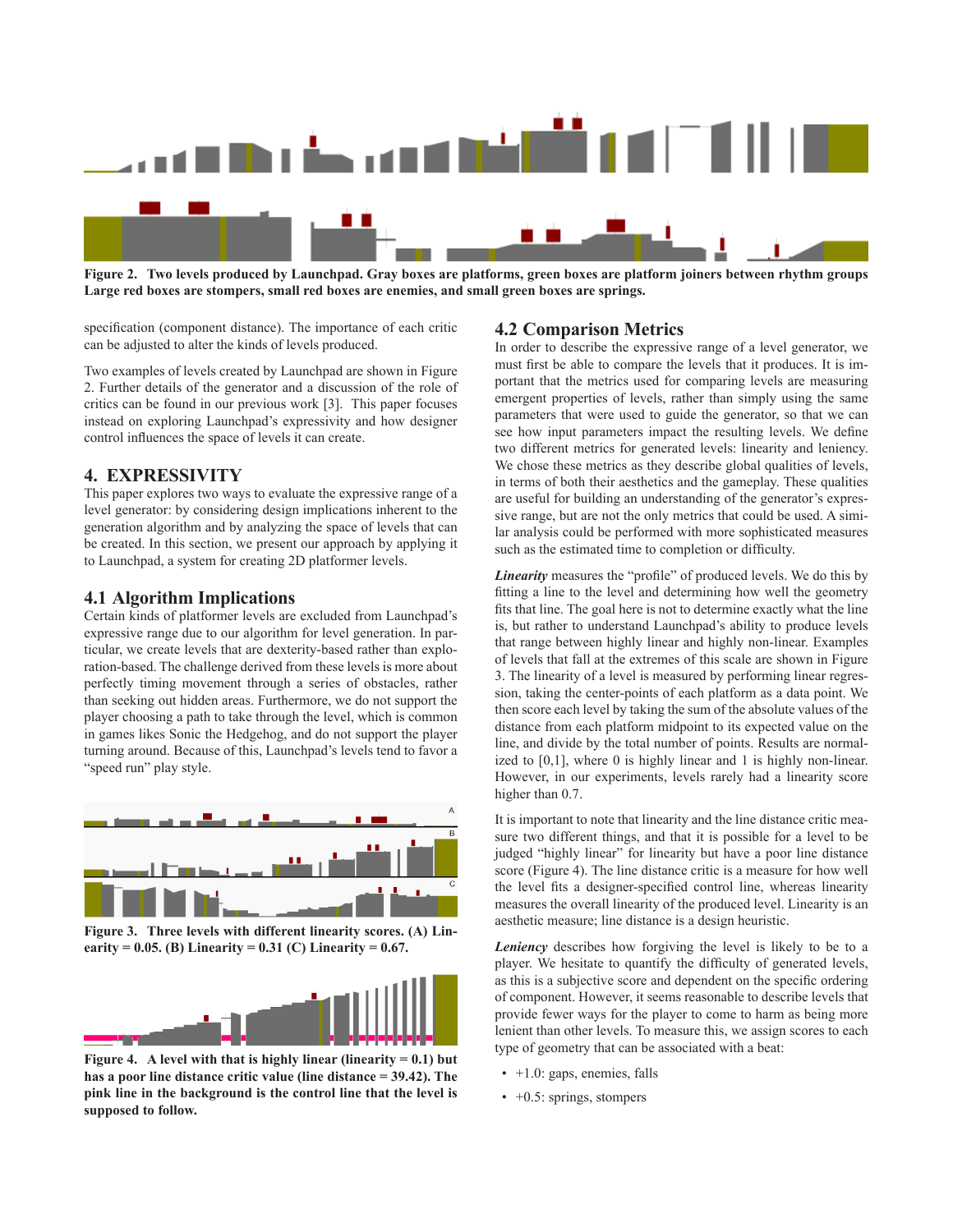

- -0.5: moving platforms
- -1.0: jumps with no gap associated

These scores are based on an intuitive sense of how "lenient" components are towards a player, with higher scores indicating less lenience. Example levels with different lenience scores are shown in Figure 5.

#### **4.3 Expressive Range**

With metrics allowing us to compare produced levels, we can describe the expressive range of the level generator by generating a number of levels and ranking them by their linearity and leniency scores. Figure 6 shows the expressive range for the generator when all components are weighted equally and all rhythms are being used. Each hexagon is colored to indicate the number of generated levels that have the corresponding linearity and leniency scores. All graphs used in this paper are based on 10,000 generated levels, unless stated otherwise.

The expressive range is clearly biased towards more linear levels, and slightly biased towards less lenient levels. The leniency bias is likely due to the greater number of non-lenient components. The linearity bias is a more interesting result, as we believe it is due to what was originally intended to be a small implementation detail in the level generator. When a component is chosen for inclusion in a rhythm group, the probability of that component appearing again is slightly increased. This detail was added late in the development of Launchpad, to fix a problem we perceived in our early levels: they did not have any discernable patterns, as we tend to see in games like Super Mario World where there tends to be locally repeated geometry. However, this approach means components that incur a height difference (e.g. jumping up to a new platform) are likely to stack up to create linear segments of the level. The linearity bias is an unintended side effect of this design decision. This issue highlights the importance of performing analysis as presented in this paper: we never would have realized such a minor change had such far-reaching effects without it.



**Figure 6. Launchpad's expressive range when all geometry types are weighted equally. Linearity is measured on the x axis, from 0.0 to 0.65. Leniency is measured on the y-axis, from -1.0 to 1.0. The color of each hexagon corresponds to the number of levels that have the associated linearity and leniency scores. The lighter the color, the more levels there are in that bin.**

## **4.4 Influence of Generation Parameters**

As noted in Table 1, there are a number of different parameters that can be varied to change the kinds of levels that Launchpad produces. In this section, we examine the impact on linearity and leniency when changing the rhythm and component parameters. Critics are not taken into account in this section: we look at all levels that are created, rather than only ones that surpass the critic threshold.

*Rhythm type*. We begin by varying the different kinds of rhythms used to generate levels and holding component probabilities constant and evenly weighted. Figure 7 shows the results of varying the rhythm type. The regular rhythm type offers the most variation of all the rhythm types, with no sharp peak in the graph. This distribution is what we had initially expected to see for all rhythm; however, it seems that swing and random rhythms are more constraining, contributing heavily to the bias in all rhythms. We hypothesize that these constraints are due to the potentially shorter amounts of time given to jumps in swing and random rhythms. This leads to fewer available actions, as a jump onto a spring requires much more time in the air than a jump across a short gap. For swing rhythms, this means that there will be fewer falls, springs, and moving platforms, contributing to a higher average leniency score.



**Figure 7. Varying rhythm type: (A) All rhythms, (B) only regular rhythms, (C) only swing rhythms, (D) only random rhythms.**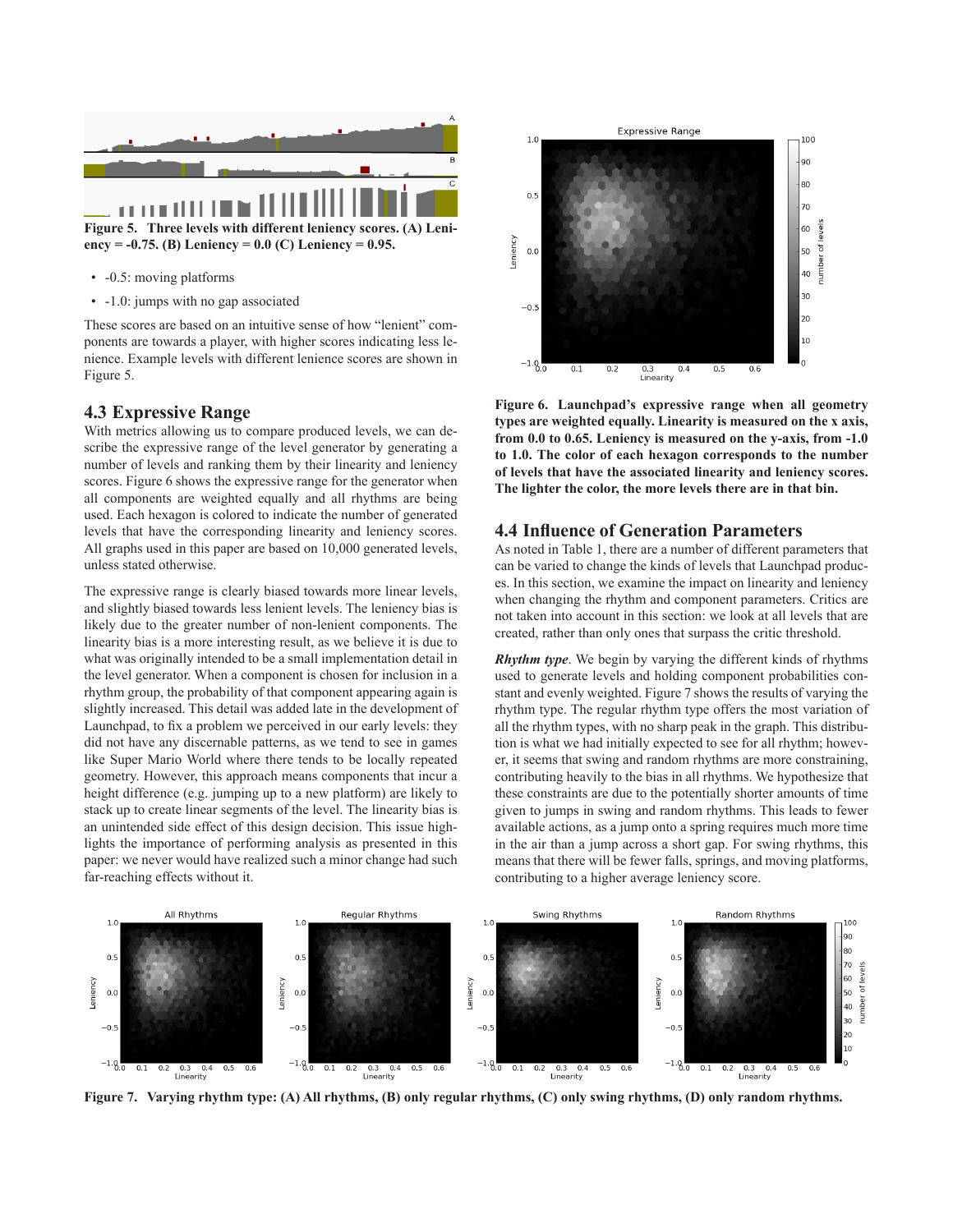

**Figure 8. Varying rhythm density: (A) All rhythms, (B) low density, (C) medium density, (D) high density rhythms.**



**Figure 9. Varying rhythm length: (A) All rhythms, (B) 5 second, (C) 10 second, (D) 15 second, (E) 20 second rhythms.**



**Figure 10. Varying chosen components. From top left to bottom right: (A) all components are weighted equally, (B) enemies are favored, (C) flat gaps are favored, (D) no gaps, (E) spring and fall are favored, (F) up and down jumps over gaps are favored. Colors scale from 0 levels to 200 levels.**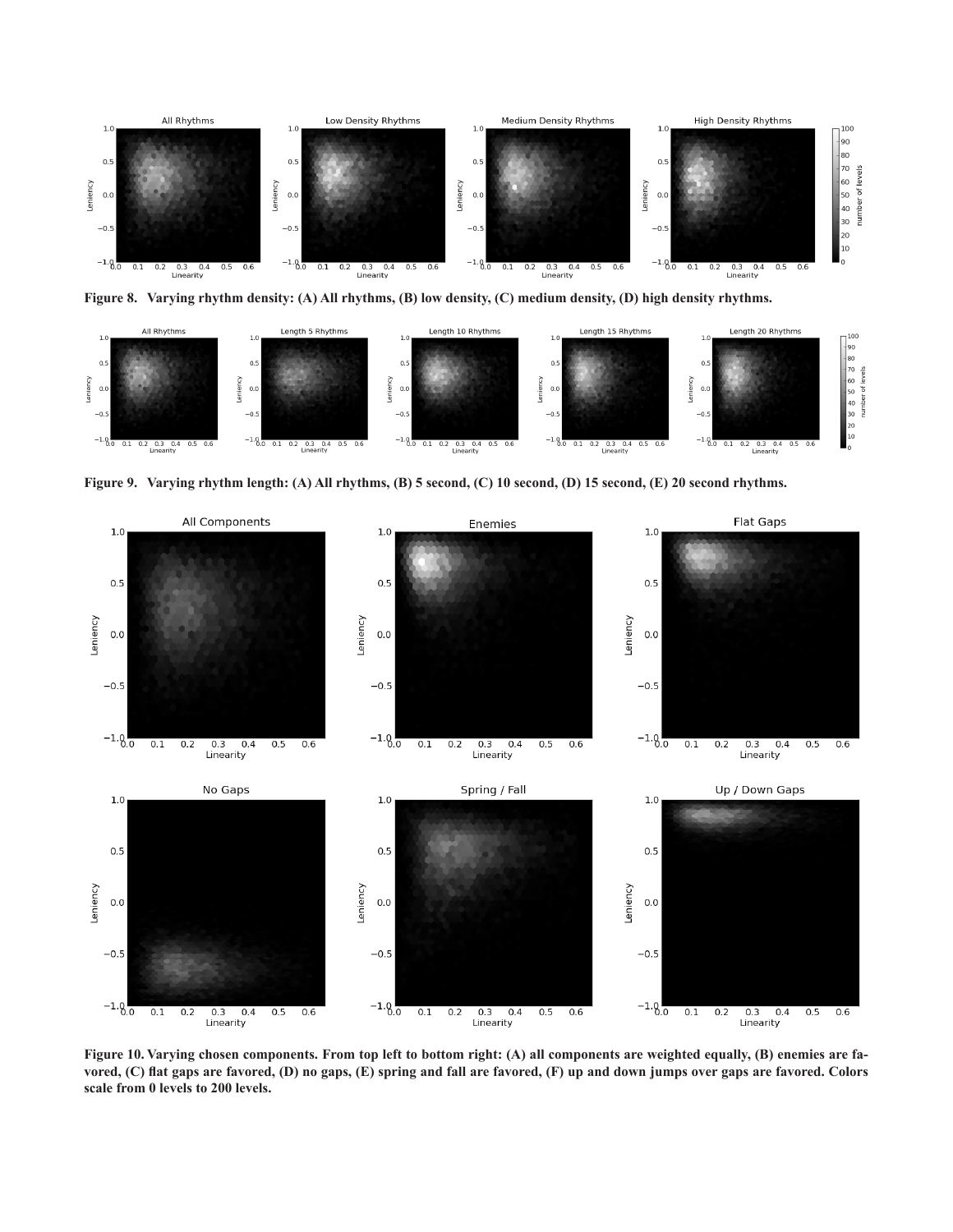*Rhythm density*. Figure 8 shows the results of varying rhythm density. Varying this parameter does not have a noticeable impact on leniency, but higher densities do lead to more linear levels. This is for the same reason that the generator is biased towards creating linear levels; higher density rhythms have more actions in them, and each action has a higher probability of the same component being chosen as before.

*Rhythm length*. Figure 9 shows the results of varying rhythm length. Again, there is a heavier bias towards creating more linear levels in longer rhythms, as longer rhythms tend to have more actions in them. Longer rhythms also seem to produce slightly more lenient levels; we hypothesize that this occurs for the same reason as the linearity bias: if the generator chooses a highly lenient component early in the rhythm group, the overall lenience of a rhythm group is likely to be higher. Since levels composed entirely of long rhythms have fewer total rhythm groups (since all levels that get generated are approximately the same length), this biases the generator towards creating more lenient levels.

*Geometry Types*. By varying the geometry types, we can see a drastic shift in the leniency of levels and a slight shift in linearity. Figure 10 shows the results of favoring a specific kind of component on the expressive range; other level components are allowed to be chosen, but with a very low probability. Leniency differences are easy to account for, as leniency is strongly correlated to the chosen components. There are also some interesting shifts in linearity of levels. Enemies and flat gaps tend to have mostly linear levels, due to the profiles of these components: there is little height difference at all. Similarly, gaps with a height difference tend towards have more non-linear levels, especially springs and falls, which have the largest height difference of all. The expressive range for favoring springs and falls also has the largest leniency difference: this is because springs and falls both take a large amount of time in the air, and so can be chosen less often as fewer rhythms support them. This means that other components appear more frequently in these levels than in other levels favoring different components.

### **4.5 Incorporating Critics**

Until now, we have ignored the role of critics in analyzing Launchpad's expressive range. However, critics play an important role in allowing a designer to refine the space of levels that can be created. In this section, we examine the role of critics in evaluating expressivity.

Figure 11 shows the effect of filtering the linearity vs. leniency graphs we have been using by the line distance and component distance critics. Of the 10,000 levels that are generated, approximately 100 have a good critic measure: for line distance, this is a value less than 5, and for component distance, a value less than 40. Unsurprisingly, when filtering for levels that fit a straight line, the best levels are highly linear. However, it is important to note that filtering for component distance maintains a good range of both linearity and leniency. There is no noticeable difference in these graphs when changing the component frequency or control line parameters.

# **5. DISCUSSION AND FUTURE WORK**

Expressivity is a complex concept, especially with regards to computer-created content. We argue that expressivity emerges from both the generation algorithms and the input to a system, and that such expressivity can be unintentional. Humans assign meaning to



**Figure 11. The effect on linearity vs. leniency when filtering for critic values. Colors describe the number of levels, where black is 0 levels and white is 10 levels. Top: only using levels that have a line distance score of less than 5. Bottom: only using levels that have a component distance score of less than 40.**

the content that the system creates, without the system itself needing to understand this meaning. In other words, it is possible for a system to be *expressive* without necessarily being *creative*. For example, we do not argue that Launchpad is a *creative* system: although it can generate many unique levels, there is no meaning behind these levels beyond what we initially provide, i.e. rhythm. Launchpad is not capable of evaluating the quality of its output by any method other than pre-defined fitness functions. However, as we have shown in this paper, Launchpad is capable of creating a wide variety of levels, according to human-defined metrics, from relatively small building blocks.

As preliminary work in this area, there is clearly a great deal of potential future work. The first area is in determining better metrics for comparing levels. This is especially important when considering that a motivating factor for this work is being able to quantitatively compare two different level generators. While we feel that linearity